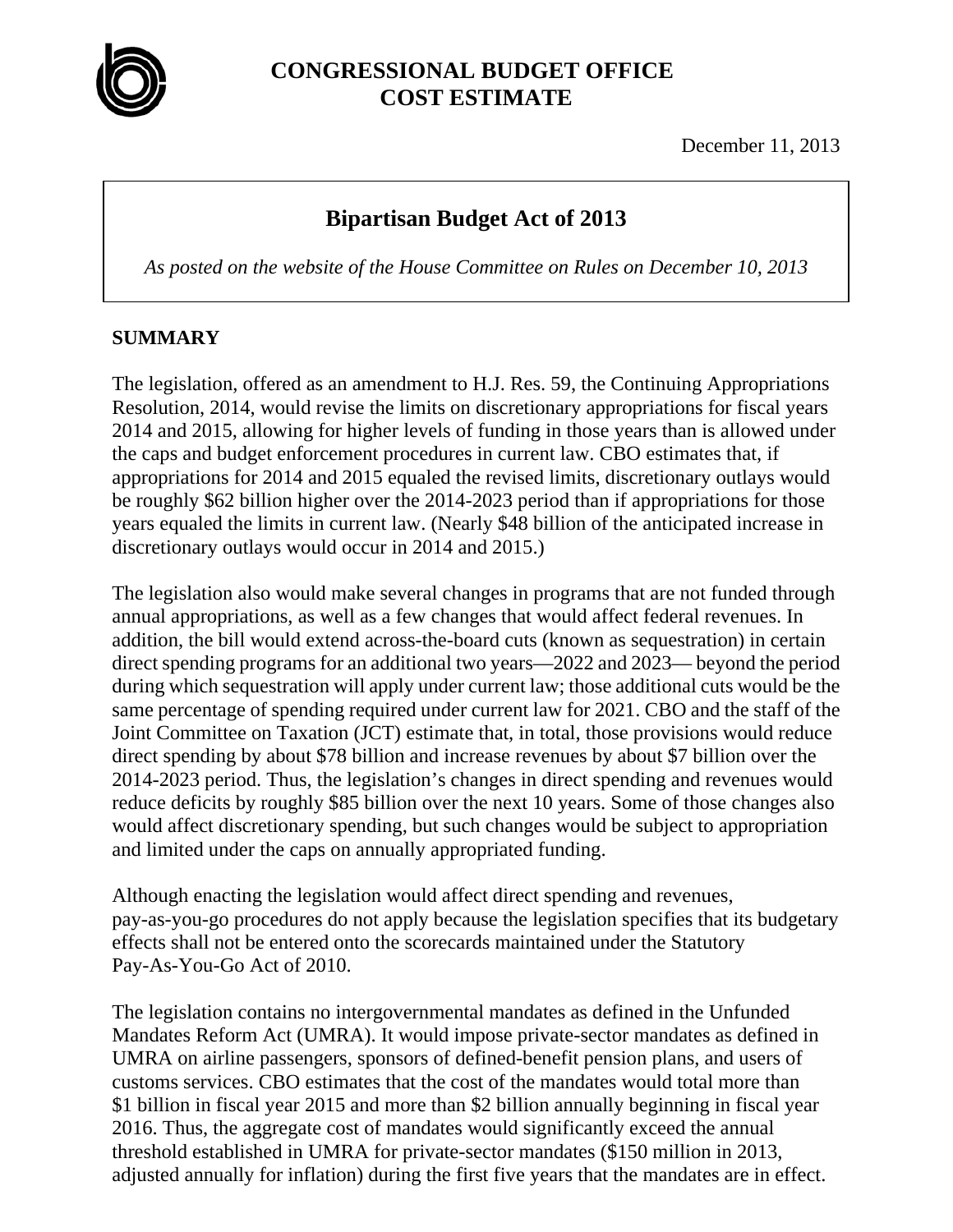Section 204 of the legislation would amend portions of the Social Security Act that relate to the Old-Age, Survivors, and Disability Insurance programs under title II of the Social Security Act. UMRA excludes from its application any legislation that applies to those provisions of the Social Security Act. Consequently, CBO has not reviewed section 204 for mandates.

#### **ESTIMATED IMPACT ON THE FEDERAL BUDGET**

The estimated budgetary impact of the Bipartisan Budget Act of 2013 is summarized in Table 1. (Details for the estimates of effects on direct spending and revenues are provided in Table 2, attached at the end of this cost estimate.) The effects of this legislation fall within several budget functions, including those covering defense, natural resources, transportation, education, health care, and income security.

|                                                                                                                                           | By Fiscal Year, in Billions of Dollars |                            |                         |                                                                                                    |                         |                            |                            |                            |                              |                              |                              |                              |  |
|-------------------------------------------------------------------------------------------------------------------------------------------|----------------------------------------|----------------------------|-------------------------|----------------------------------------------------------------------------------------------------|-------------------------|----------------------------|----------------------------|----------------------------|------------------------------|------------------------------|------------------------------|------------------------------|--|
|                                                                                                                                           | 2014                                   | 2015                       | 2016                    | 2017                                                                                               | 2018                    | 2019                       | 2020                       | 2021                       | 2022                         | 2023                         | $2014 -$<br>2018             | 2014-<br>2023                |  |
|                                                                                                                                           |                                        |                            |                         | <b>CHANGES IN DIRECT SPENDING<sup>a</sup></b>                                                      |                         |                            |                            |                            |                              |                              |                              |                              |  |
| <b>Estimated Budget Authority</b><br><b>Estimated Outlays</b>                                                                             | $-7.2$<br>$-3.0$                       | $-2.2$<br>$-3.2$           | $-2.5$<br>$-4.1$        | $-2.9$<br>$-4.6$                                                                                   | $-3.2$<br>$-4.6$        | $-3.5$<br>$-4.7$           | $-3.2$<br>$-4.6$           | $-3.4$<br>$-4.6$           | $-18.1$<br>$-19.3$           | $-24.3$<br>$-25.5$           | $-18.1$<br>$-19.5$           | $-70.5$<br>$-78.4$           |  |
|                                                                                                                                           |                                        |                            |                         | <b>CHANGES IN REVENUES<sup>a</sup></b>                                                             |                         |                            |                            |                            |                              |                              |                              |                              |  |
| Estimated Revenues <sup>b</sup>                                                                                                           | *                                      | 0.2                        | 0.3                     | 0.5                                                                                                | 0.6                     | 0.7                        | 0.9                        | 1.0                        | 1.1                          | 1.3                          | 1.7                          | 6.6                          |  |
|                                                                                                                                           |                                        |                            |                         | NET INCREASE OR DECREASE (-) IN THE DEFICIT FROM<br><b>CHANGES IN DIRECT SPENDING AND REVENUES</b> |                         |                            |                            |                            |                              |                              |                              |                              |  |
| Impact on the Deficit<br>On-budget effects<br>Off-budget effects                                                                          | $-3.1$<br>$-3.1$<br>$\Omega$           | $-3.4$<br>$-3.4$<br>$\ast$ | $-4.5$<br>$-4.5$<br>$*$ | $-5.1$<br>$-5.1$<br>$\ast$                                                                         | $-5.1$<br>$-5.1$<br>$*$ | $-5.4$<br>$-5.4$<br>$\ast$ | $-5.5$<br>$-5.5$<br>$\ast$ | $-5.6$<br>$-5.6$<br>$\ast$ | $-20.5$<br>$-20.5$<br>$\ast$ | $-26.8$<br>$-26.7$<br>$\ast$ | $-21.2$<br>$-21.2$<br>$\ast$ | $-85.0$<br>$-84.9$<br>$-0.1$ |  |
| Memorandum:                                                                                                                               |                                        |                            |                         |                                                                                                    |                         |                            |                            |                            |                              |                              |                              |                              |  |
| <b>Changes to Caps on Spending</b><br><b>Subject to Appropriation</b><br><b>Estimated Authorization Level</b><br><b>Estimated Outlays</b> | 44.8<br>26.3                           | 18.5<br>21.6               | 0.0<br>8.6              | 0.0<br>3.3                                                                                         | 0.0<br>2.0              | 0.0<br>0.6                 | 0.0<br>0.0                 | 0.0<br>0.0                 | 0.0<br>0.0                   | 0.0<br>0.0                   | 63.2<br>61.9                 | 63.2<br>62.4                 |  |

#### **TABLE 1. ESTIMATED BUDGETARY EFFECTS OF THE BIPARTISAN BUDGET ACT OF 2013**

Sources: CBO and the staff of the Joint Committee on Taxation.

Notes: Components may not sum to totals because of rounding; \* = between -\$50 million and \$50 million.

a. In addition to the effects on direct spending and revenues, some provisions of the legislation would affect spending subject to appropriation, which is controlled by annual caps on such discretionary funding. Those additional effects are not included in these rows.

b. Positive numbers denote an increase in revenues.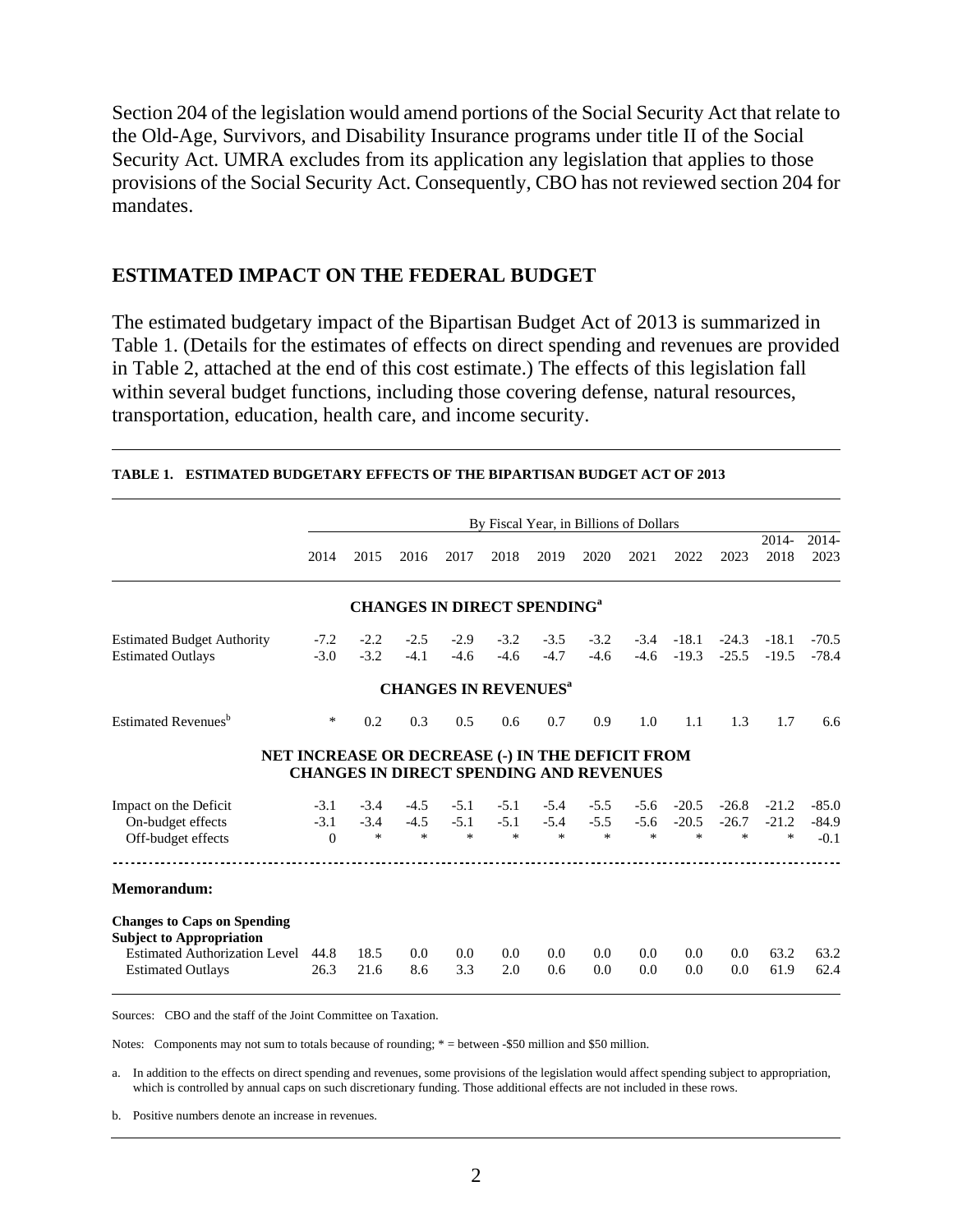#### **BASIS OF ESTIMATE**

The legislation would allow for greater spending subject to appropriation than is allowed under current law by increasing the caps on new discretionary funding in fiscal years 2014 and 2015 (see the Memorandum section of Table 1).

The legislation also would directly affect budget deficits by changing provisions related to direct spending programs and by amending the Internal Revenue Code. Some of those changes also would affect discretionary spending, but such changes would be subject to appropriation and limited under the caps on annually appropriated funding.

#### **Title I – Budget Enforcement**

 $\overline{\phantom{a}}$ 

The Bipartisan Budget Act of 2013 would increase the caps on discretionary budget authority—that is, the caps on new annual appropriations—for fiscal years 2014 and 2015. For 2014, the caps on defense and nondefense funding would each be about \$22 billion higher than the current caps (which include the effects of the automatic spending reductions described in the Budget Control Act of  $2011$ ).<sup>1</sup> For 2015, the defense and nondefense caps would each be raised by about \$9 billion. CBO estimates that, if appropriations for 2014 and 2015 equaled the revised limits, discretionary outlays would be roughly \$62 billion higher over the 2014-2023 period than if appropriations for those years equaled the limits in current law.

The legislation also would extend the automatic spending reductions applied to certain mandatory spending accounts through 2023 (those reductions are currently in effect through 2021). The legislation would require that the sequestration percentage applied to nonexempt mandatory accounts in 2021 be continued and applied in the same manner in 2022 and 2023. CBO estimates that extending those spending reductions for nonexempt mandatory programs for two additional years would decrease direct spending by \$28 billion over the 2022-2023 period.

In addition, the legislation would make some changes in the Congressional budget process related to adoption of the budget resolution and budget enforcement within the House of Representatives and the Senate. Those changes would not, by themselves, have a direct budgetary impact, but they could affect Congressional decisions about budget-related legislation in 2014 and future years.

<sup>1.</sup> The Budget Control Act of 2011 (Public Law 112-25) established an initial set of caps on annual discretionary funding as well as a set of lower caps (for 2014 through 2021) that were triggered by the failure of the Joint Select Committee on Deficit Reduction to achieve a targeted amount of deficit reduction. The lower caps are currently in place through 2021; the legislation would increase those caps for 2014 and 2015, and leave the caps unchanged for other years through 2021.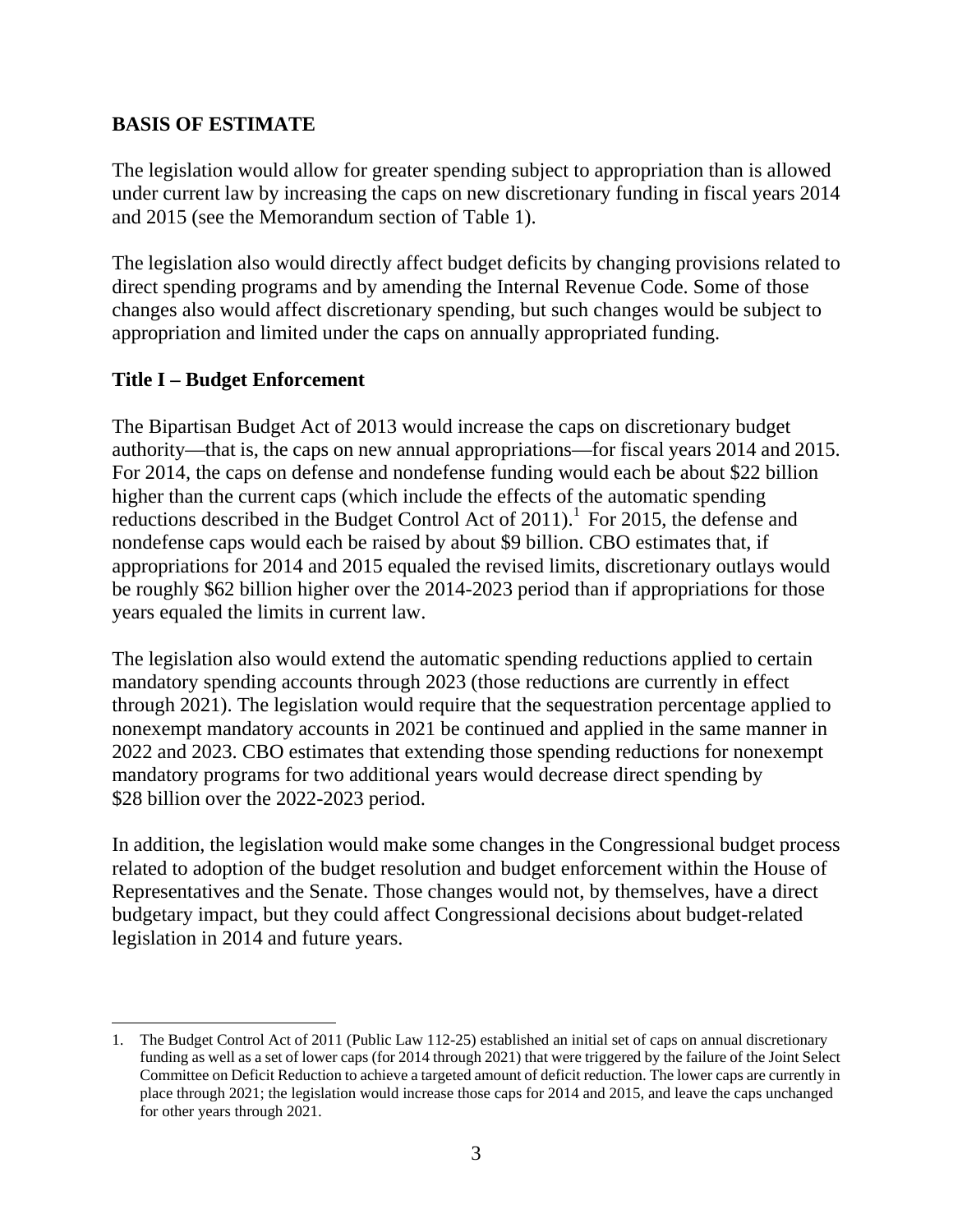#### **Title II – Prevention of Waste, Fraud, and Abuse**

The legislation would enhance the ability of states and the federal government to reduce certain payments (including some that stem from fraud) and increase recoveries of overpayments. In total, CBO estimates that enacting title II would reduce direct spending by about \$1.9 billion and increase revenues by \$0.6 billion over the 2014-2023 period. The proposed changes would:

- Require states to use the Treasury Offset Program (TOP) to recover overpayments of unemployment compensation. Under current law, states may use TOP, but are not required to do so.
- Enable states to avoid paying for prenatal and preventive pediatric claims when a third party is liable for such payments. The legislation also would give states additional time to collect payments in cases involving medical child support and allow states to recover payments from certain liability settlements, thereby reducing net direct spending for Medicaid.
- Restrict access to the Death Master File maintained by the Social Security Administration, which includes information that might be used by individuals to file fraudulent tax returns or submit fraudulent claims to Medicare.
- Expand the data on inmates that are available to the Department of Treasury, which would result in higher revenue collections and lower payments for refundable tax credits.

Three of those four provisions would affect both direct spending and revenues, producing budgetary savings in both of those categories. The provision for Medicaid third-party liability would affect only direct spending.

### **Title III – Natural Resources**

Title III would make various changes to federal oil and gas programs that would reduce spending by \$4.5 billion over the 2014-2023 period, CBO estimates. Title III would:

- Repeal provisions in the Energy Policy Act of 2005 that authorized direct spending through fiscal year 2014 for research on the development of certain oil and gas resources.
- Reduce the amount of payments made to states under the Mineral Leasing Act, which requires the federal government to make payments to states based on the proceeds from mineral leasing activities on federal lands.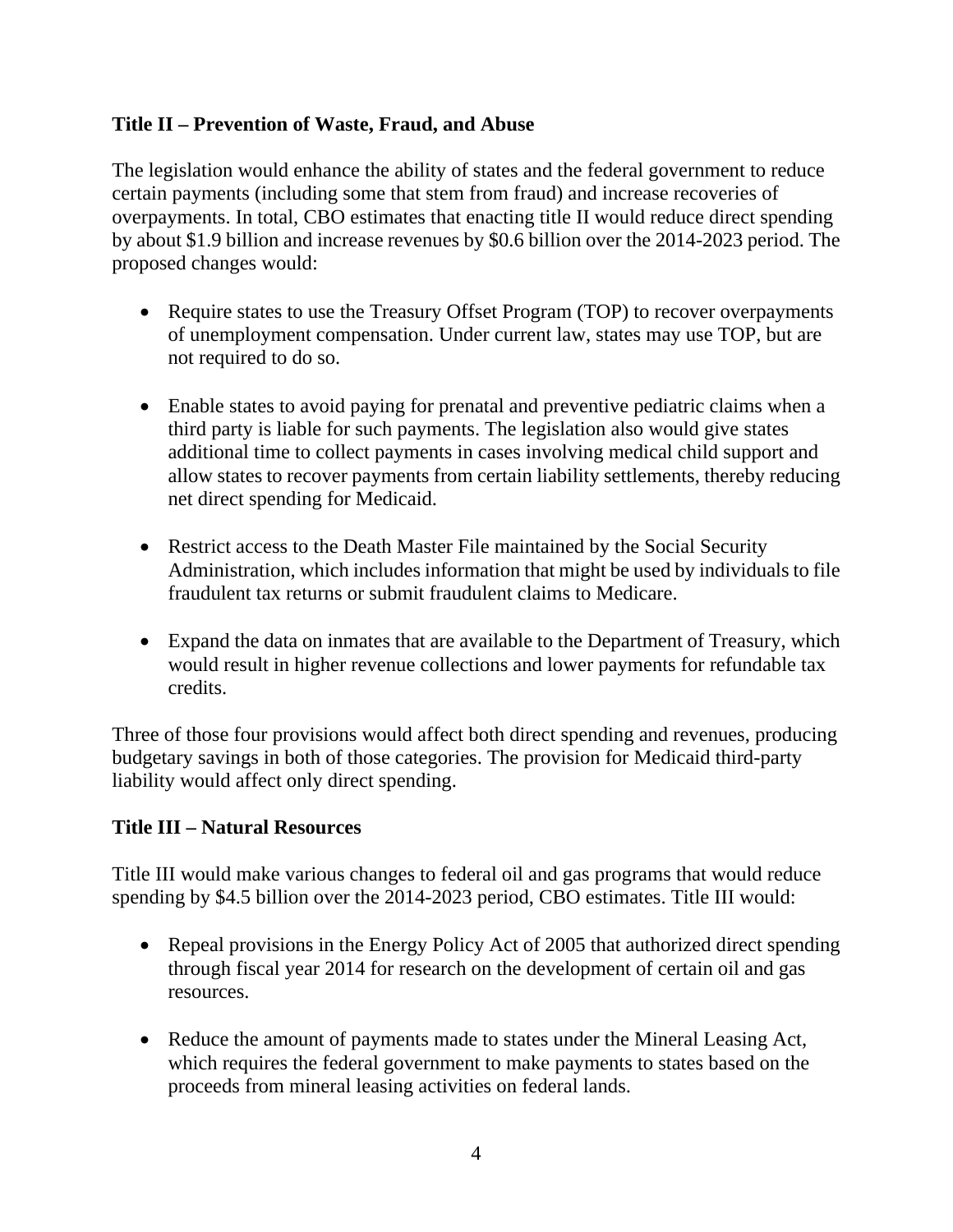- Approve an agreement between the United States and Mexico regarding oil and gas resources near the international border in the Gulf of Mexico and establish procedures for implementing future agreements affecting such border areas.
- Amend the procedures used to determine the amount of interest that may be paid on overpayments of oil and gas royalties from federal leases.
- Permanently rescind the unobligated balances currently available for purchase of oil for the Strategic Petroleum Reserve (SPR) and repeal the authority of the SPR program to acquire oil using royalty-in-kind payments from companies that develop oil and gas resources under federal leases.

### **Title IV – Federal Civilian and Military Retirement**

The bill would make several changes to retirement benefits for employees of federal agencies. In total, CBO estimates that enacting title IV would reduce spending by \$6.2 billion and increase revenues by \$6.0 billion, respectively, over the 2014-2023 period.

Specifically, title IV would:

- Increase the contribution rate that federal employees, including those covered under the Foreign Service Retirement System, pay toward their future retirement benefit (such contributions are considered revenues to the Treasury). The legislation would increase contributions by 1.3 percent of pay for federal employees that begin service on or after January 1, 2014.
- Reduce the annual cost-of-living adjustment (COLA) for military retirees under the age of 62 by 1 percent. Monthly retired pay for those individuals would be readjusted upward at age 62 as if the COLA reduction had not taken place and retirees would receive full annual COLAs thereafter.

The COLA provision also would reduce discretionary accrual payments to the Military Retirement Fund over the 2015-2023 period. While such payments count against discretionary amounts allocated to the Department of Defense as part of the annual appropriations process, they are intragovernmental transactions, and do not result in outlays from the government. If, within the discretionary caps, the reduction in accrual payments makes possible an offsetting increase in other appropriations, the net effect would be an increase in outlays—because an intragovernmental payment would be replaced by spending that goes outside the government.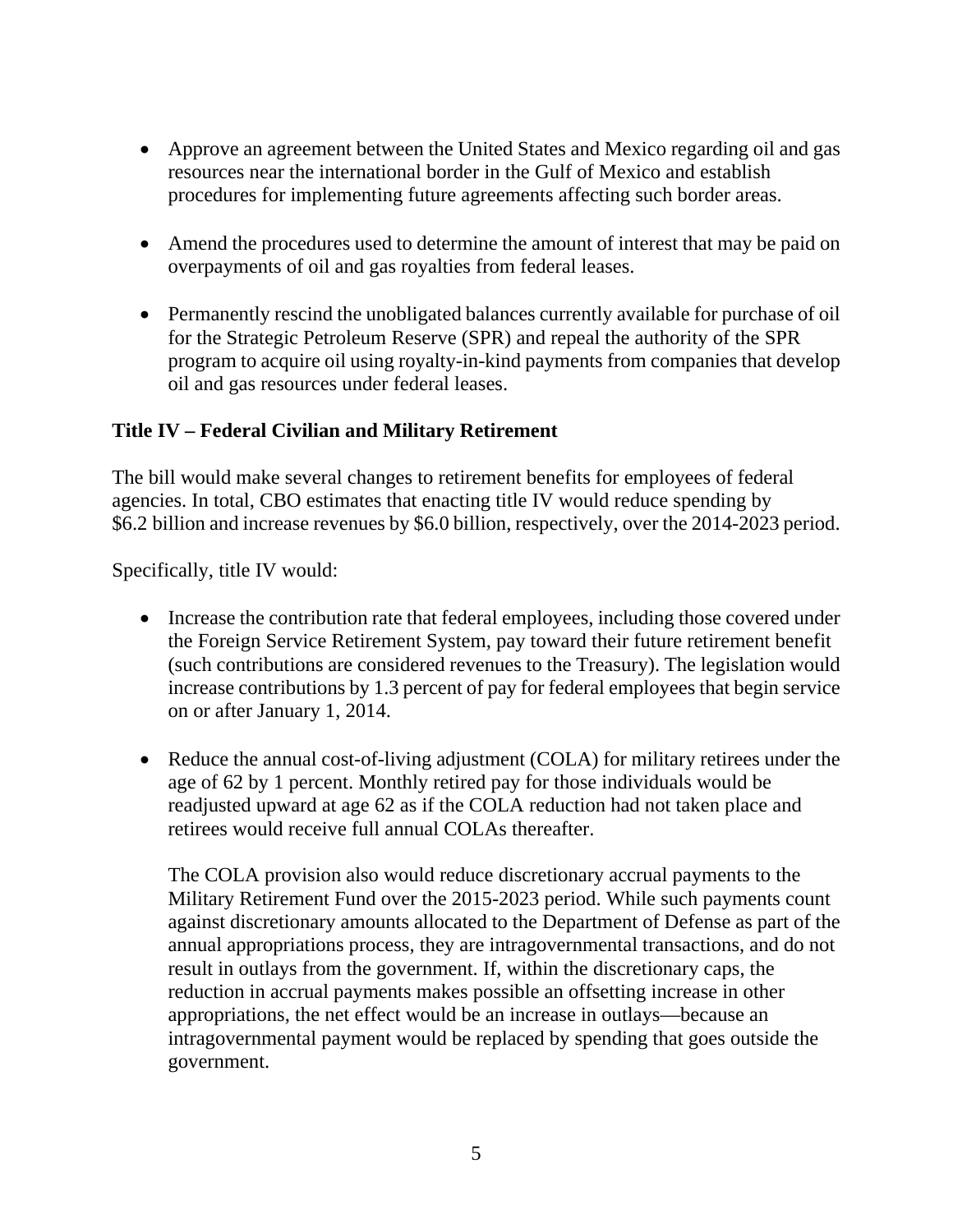#### **Title V – Higher Education**

CBO estimates that enacting title V would reduce direct spending by \$5.1 billion over the 2014-2023 period by amending the Higher Education Act of 1965. Those changes would:

- Eliminate the share of outstanding guaranteed student loan amounts that guaranty agencies are permitted to retain when they rehabilitate defaulted loans, increasing the share that is returned to the federal government; and reduce the maximum fee that a guaranty agency can charge borrowers to cover the administrative costs of collections for loans being rehabilitated.
- Eliminate mandatory payments, authorized through 2019, to nonprofit organizations that service student loans. Although this provision would reduce direct spending by an estimated \$3.1 billion over the 2014-2023 period, those loans would still need to be serviced. As a result, CBO estimates that implementing this provision would require additional discretionary appropriations of roughly the same magnitude as the mandatory funding that would be eliminated.

### **Title VI – Transportation**

Title VI would amend provisions of the Aviation and Transportation Security Act pertaining to security-related fees and would repeal a current requirement for compensation related to shipping of food aid. Together, those provisions would reduce direct spending by \$13.4 billion over the 2014-2023 period. This title would:

- Increase security-related fees charged to air passengers and repeal other fees paid by air carriers, resulting in an overall net increase in fees. It would amend current law to direct the Transportation Security Administration (TSA) to collect a specified portion of such fees, without further appropriation, which would be recorded as offsetting receipts—a credit against direct spending. (The remaining portion of TSA fees would continue to be subject to appropriation action.)
- Repeal the requirement that the Maritime Administration pay certain costs to compensate the Department of Agriculture to transport food aid on ships registered in the United States rather than ships registered in other countries.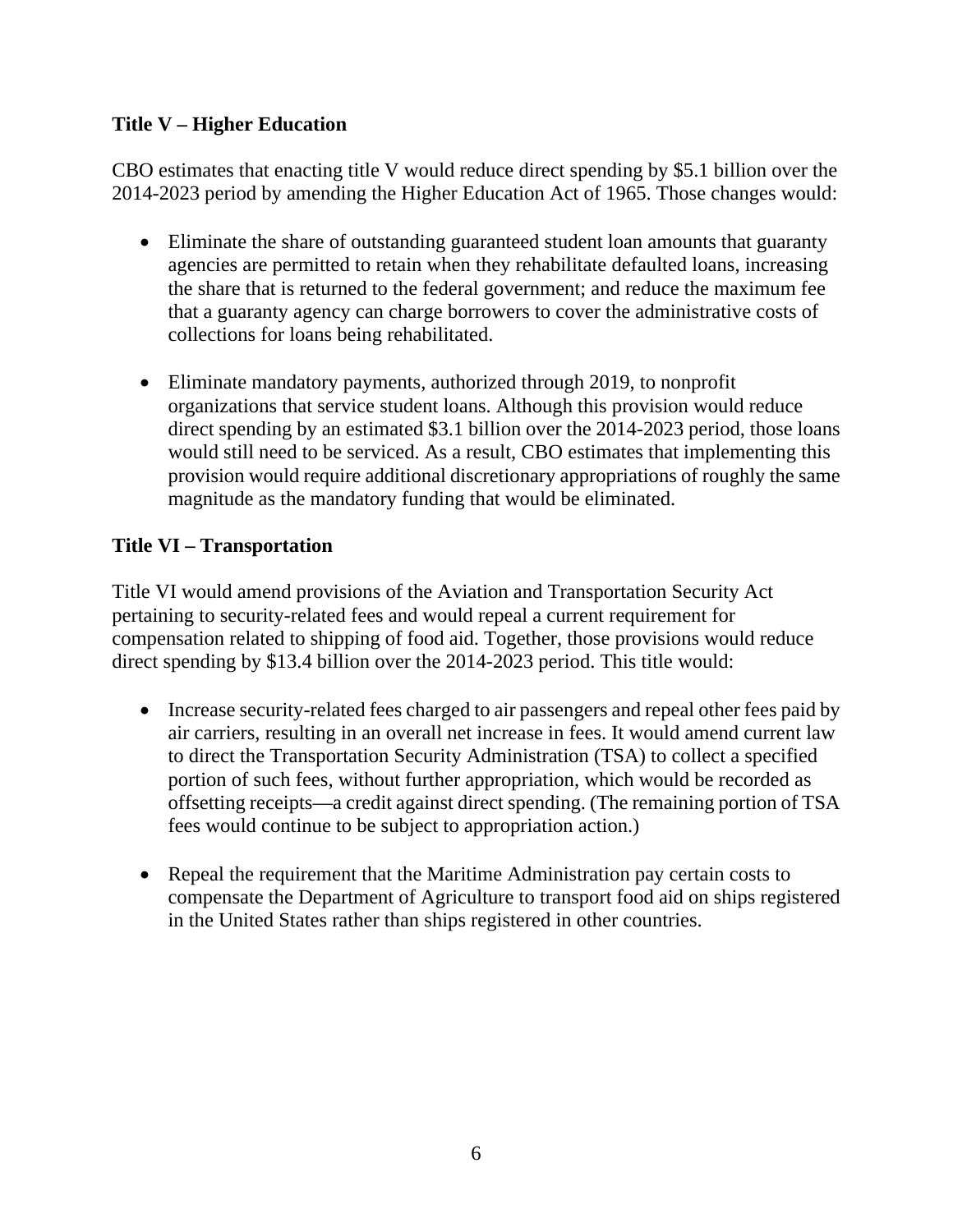#### **Title VII – Miscellaneous Provisions**

Title VII would make changes affecting customs fees, pensions, and health care for federal employees, among other things. CBO and JCT estimate that those provisions would reduce direct spending by \$19.3 billion over the 2014-2023 period.

- Section 701 would extend the authority of Customs and Border Protection (within the Department of Homeland Security) to collect certain fees. That authority, which is set to expire in October of 2021, would be extended through fiscal year 2023.
- Section 703 would raise rates for both variable and flat rate premiums paid by sponsors of defined benefit pension plans to the Pension Benefit Guaranty Corporation, and increase the cap on the variable rate premium.
- Section 704 would permanently cancel authority to spend certain unobligated balances from the Treasury Forfeiture Fund and the Assets Forfeiture Fund.
- Section 705 would establish a fee to offset the cost to the U.S. Department of Agriculture of providing conservation assistance to owners of private lands.
- Section 706 would add a two-person "self plus one" coverage option for federal employees and retirees under the Federal Employees Health Benefits (FEHB) program. CBO estimates that option would be priced below the "self plus family" option currently available. However, the "self plus family" option would become more costly than under current law because the average number of people covered by policies of that type would rise. CBO expects that federal retirees would be more likely than active federal employees to switch to "self plus one" policies. As a result, the average cost of FEHB policies for federal retirees would be lower than under current law, and the average cost of FEHB policies for active federal employees would be higher than under current law.

The provision would reduce direct spending because the government contribution for health benefits for federal retirees is classified as direct spending. On the other hand, implementing the provision would increase spending subject to appropriation, assuming appropriation of the necessary funds, because the government contribution for health benefits for active federal employees is classified as discretionary spending.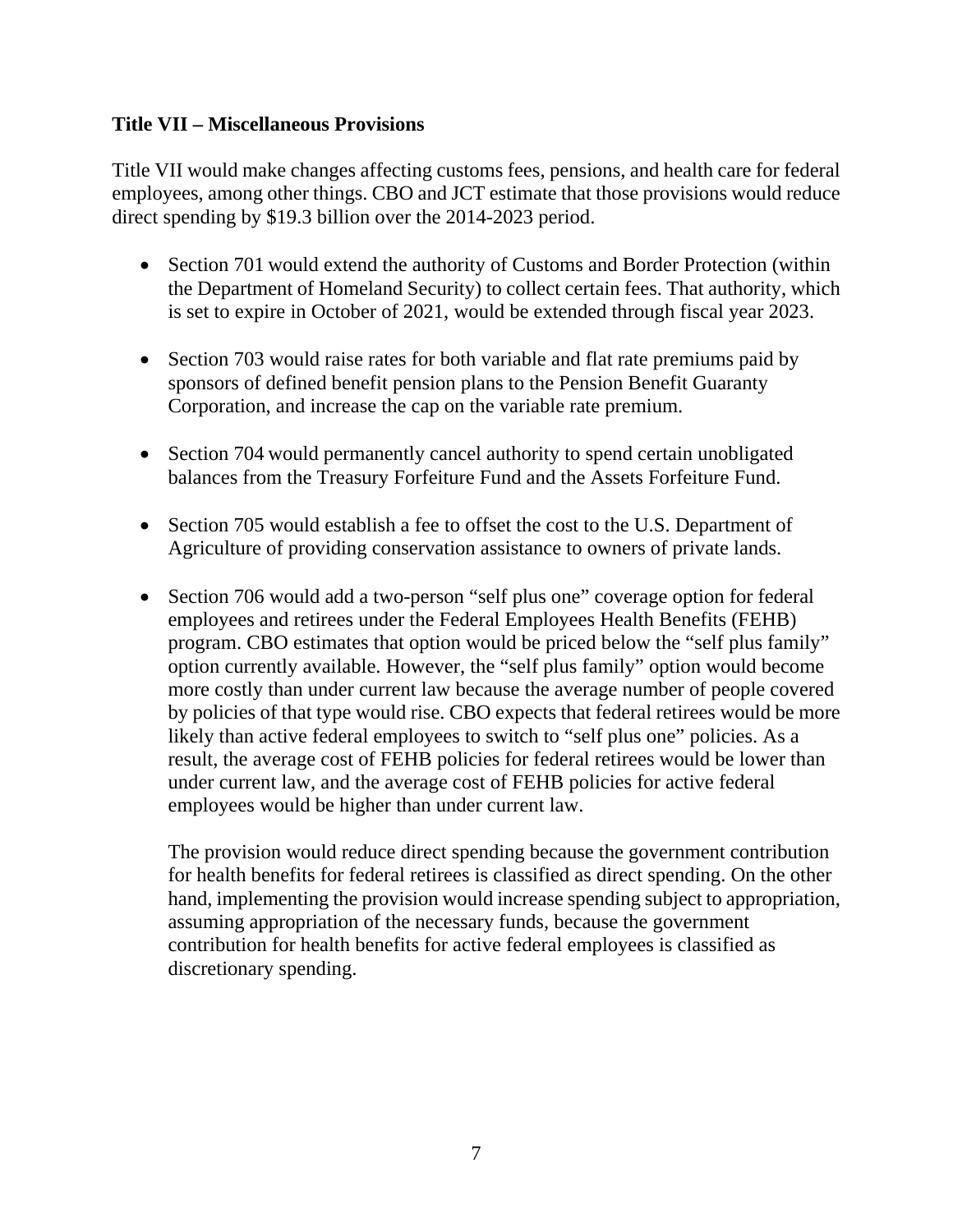## **PAY-AS-YOU-GO CONSIDERATIONS**

The Statutory Pay-As-You-Go Act of 2010 establishes budget-reporting and enforcement procedures for legislation affecting direct spending or revenues. Although enacting the legislation would affect both direct spending and revenues, pay-as-you-go procedures do not apply because the legislation specifies that its budgetary effects shall not be entered onto the scorecards maintained under the Statutory Pay-As-You-Go Act.

### **INTERGOVERNMENTAL AND PRIVATE-SECTOR IMPACT**

The legislation contains no intergovernmental mandates as defined in the Unfunded Mandates Reform Act. It would, however, impose mandates on private entities by increasing or extending some government fees. The legislation would increase the fee paid by airline passengers for security services and increase insurance premiums paid by sponsors of defined-benefit pension plans to the Pension Benefit Guaranty Corporation. CBO estimates that the cost of those mandates would total more than \$1 billion in fiscal year 2015 and more than \$2 billion annually beginning in fiscal year 2016. The legislation also would extend through fiscal year 2023 the customs users fees that are set to expire in October of 2021 under current law. The cost of the mandate to users of customs services would exceed \$3 billion in each of fiscal years 2022 and 2023. Consequently, the aggregate cost of the mandates in the legislation would significantly exceed the annual threshold established in UMRA for private-sector mandates (\$150 million in 2013, adjusted annually for inflation).

### **ESTIMATE PREPARED BY:**

#### **Federal Spending**

Christina Hawley Anthony, Kirstin Blom, Megan Carroll, Sheila Dacey, Mark Grabowicz, Kathleen Gramp, Justin Humphrey, Deborah Kalcevic, Jeff LaFave, Jim Langley, Avi Lerner, Amber Marcellino, Julia Mitchell, Matthew Pickford, Sarah Puro, Lara Robillard, Matt Schmit, Emily Stern, Santiago Vallinas, and Martin von Gnechten

#### **Federal Revenues**

Kurt Seibert and staff of the Joint Committee on Taxation

#### **Impact on State, Local, and Tribal Governments**

J'nell L. Blanco, Michael Kulas, Melissa Merrell, and Lisa Ramirez-Branum

#### **Impact on the Private Sector**

Amy Petz, Paige Piper/Bach, Chung Kim, Alexia Diorio, and Marin Burnett

#### **ESTIMATE APPROVED BY:**

Peter H. Fontaine Assistant Director for Budget Analysis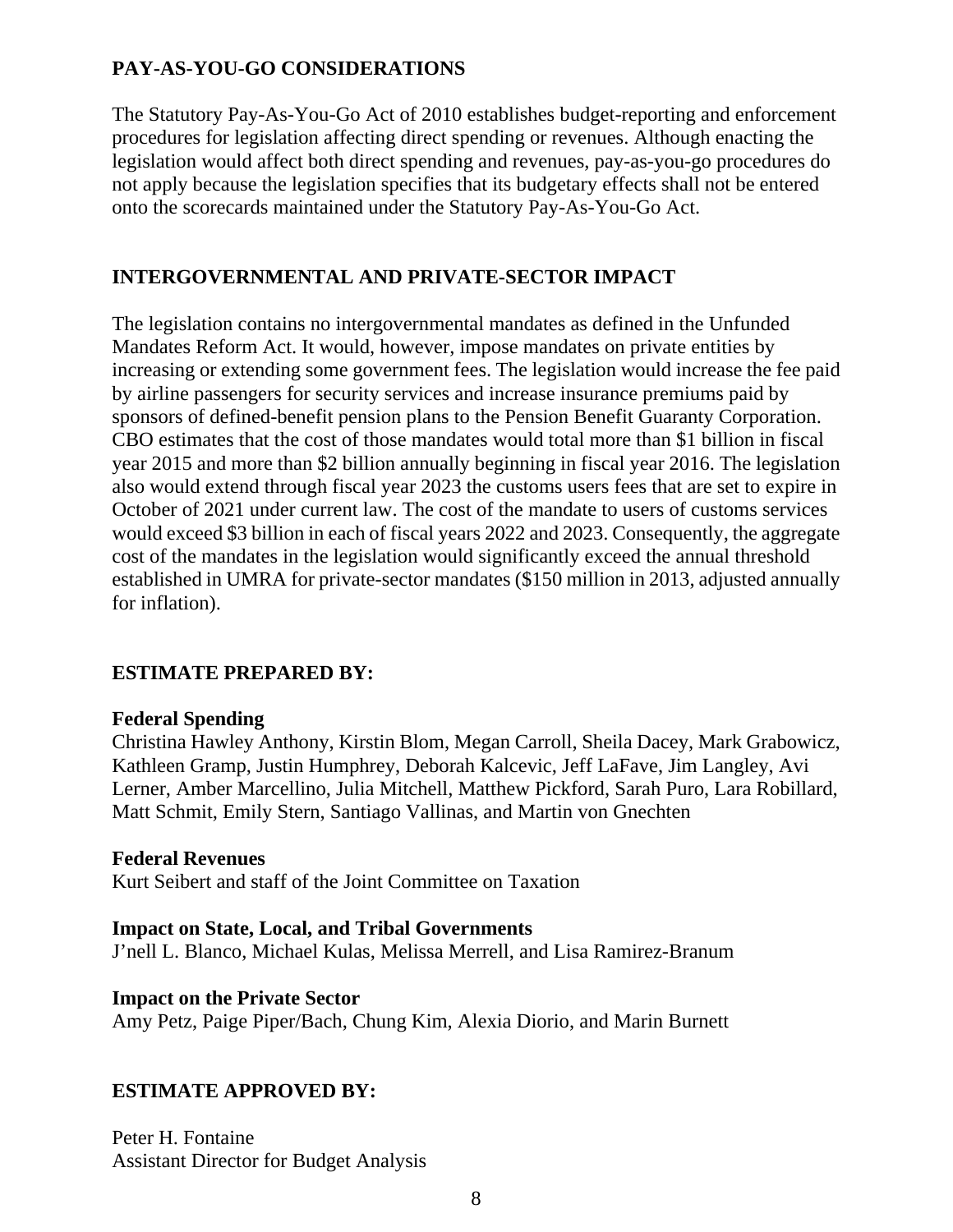#### **Table 2. Estimate of Effects on Direct Spending and Revenues for the Bipartisan Budget Act of 2013**

(Millions of dollars, by fiscal year)

|                           |                                                      |             |             |                                             |              |             |          |          |             |           |             | 2014-    | 2014-     |
|---------------------------|------------------------------------------------------|-------------|-------------|---------------------------------------------|--------------|-------------|----------|----------|-------------|-----------|-------------|----------|-----------|
|                           |                                                      | 2014        | 2015        | 2016                                        | 2017         | 2018        | 2019     | 2020     | 2021        | 2022      | 2023        | 2018     | 2023      |
|                           |                                                      |             |             | <b>CHANGES IN DIRECT SPENDING (Outlays)</b> |              |             |          |          |             |           |             |          |           |
|                           | Title I - Budget Enforcement                         |             |             |                                             |              |             |          |          |             |           |             |          |           |
| Sec. 101                  | Extension of direct spending reductions              | $\Omega$    | $\Omega$    | $\Omega$                                    | $\Omega$     | 0           | $\Omega$ | $\Omega$ | $\mathbf 0$ | $-11,267$ | $-16,774$   | O        | $-28,041$ |
|                           | Title II - Prevention of Waste, Fraud, and Abuse     |             |             |                                             |              |             |          |          |             |           |             |          |           |
| Sec. 201                  | Collection of UI overpayments                        | $-10$       | $-26$       | $-20$                                       | $-17$        | $-15$       | $-14$    | $-13$    | $-14$       | $-15$     | $-15$       | $-88$    | $-159$    |
| Sec. 202                  | Strengthening Medicaid third-party liability         | $\Omega$    | $-50$       | $-100$                                      | $-150$       | $-160$      | $-170$   | $-180$   | $-190$      | $-200$    | $-210$      | $-460$   | $-1,410$  |
| Sec. 203                  | Restriction on access to death master file           | $-13$       | $-25$       | $-26$                                       | $-27$        | $-28$       | $-28$    | $-29$    | $-30$       | $-31$     | $-32$       | $-119$   | $-269$    |
| Sec. 204                  | Inmates receiving improper payments                  | $\Omega$    | -8          | -8                                          | -8           | -9          | $-9$     | $-9$     | $-9$        | $-10$     | $-10$       | $-33$    | $-80$     |
|                           | Title III - Natural Resources                        |             |             |                                             |              |             |          |          |             |           |             |          |           |
| Sec. 301                  | Ultra-deepwater and unconventional natural gas       | -2          | $-14$       | $-16$                                       | -6           | $-2$        | $\Omega$ | 0        | 0           | 0         | 0           | $-40$    | $-40$     |
| Sec. 302                  | Reduce payments under the Mineral Leasing Act        | $\mathbf 0$ | -44         | $-44$                                       | $-42$        | $-43$       | $-46$    | $-47$    | $-48$       | $-50$     | $-51$       | $-173$   | $-415$    |
| Sec. 303                  | OCS transboundary agreements                         | $-7$        | $-2$        | $-2$                                        | $-2$         | $-2$        | $-2$     | $-2$     | $-2$        | $-2$      | $-2$        | $-15$    | $-25$     |
| Sec. 305                  | Federal oil and gas royalty prepayment cap           | $\mathbf 0$ | $\Omega$    | $-20$                                       | $-50$        | $-90$       | $-100$   | $-110$   | $-120$      | $-130$    | $-130$      | $-160$   | $-750$    |
| Sec. 306                  | Reduce funding for SPR purchases                     | $-50$       | $-350$      | $-350$                                      | $-350$       | $-350$      | $-355$   | $-355$   | $-355$      | $-355$    | $-355$      | $-1,450$ | $-3,225$  |
|                           | Title IV - Federal Employee Compensation             |             |             |                                             |              |             |          |          |             |           |             |          |           |
| Sec. 403                  | Reduce annual adjustment for retired members of the  |             |             |                                             |              |             |          |          |             |           |             |          |           |
|                           | Armed Forces under age 62 <sup>a</sup>               | $\Omega$    | $\Omega$    | $-152$                                      | $-358$       | $-506$      | $-715$   | $-883$   | $-1,037$    | $-1,275$  | $-1,309$    | $-1,016$ | $-6,235$  |
|                           | Title V - Higher Education                           |             |             |                                             |              |             |          |          |             |           |             |          |           |
| Sec. 501                  | Default reduction program                            | $-2,050$    | $\mathbf 0$ | $\Omega$                                    | $\mathbf{0}$ | $\mathbf 0$ | 0        | 0        | 0           | 0         | 0           | $-2,050$ | $-2,050$  |
| Sec. 502                  | Eliminate nonprofit servicing contracts <sup>p</sup> | $-167$      | $-362$      | $-461$                                      | $-515$       | $-553$      | $-587$   | $-312$   | $-84$       | $-24$     | $\mathbf 0$ | $-2,057$ | $-3,065$  |
| Title VI - Transportation |                                                      |             |             |                                             |              |             |          |          |             |           |             |          |           |
| Sec. 601                  | Aviation security fees                               | $-390$      | $-1,190$    | $-1,250$                                    | $-1,280$     | $-1,320$    | $-1,360$ | $-1,400$ | $-1,440$    | $-1,480$  | $-1,520$    | $-5,430$ | $-12,630$ |
| Sec. 602                  | Transportation cost reimbursement                    | $-56$       | $-75$       | $-75$                                       | $-75$        | $-75$       | $-75$    | $-75$    | $-75$       | $-75$     | $-75$       | $-356$   | $-731$    |

**Continued**